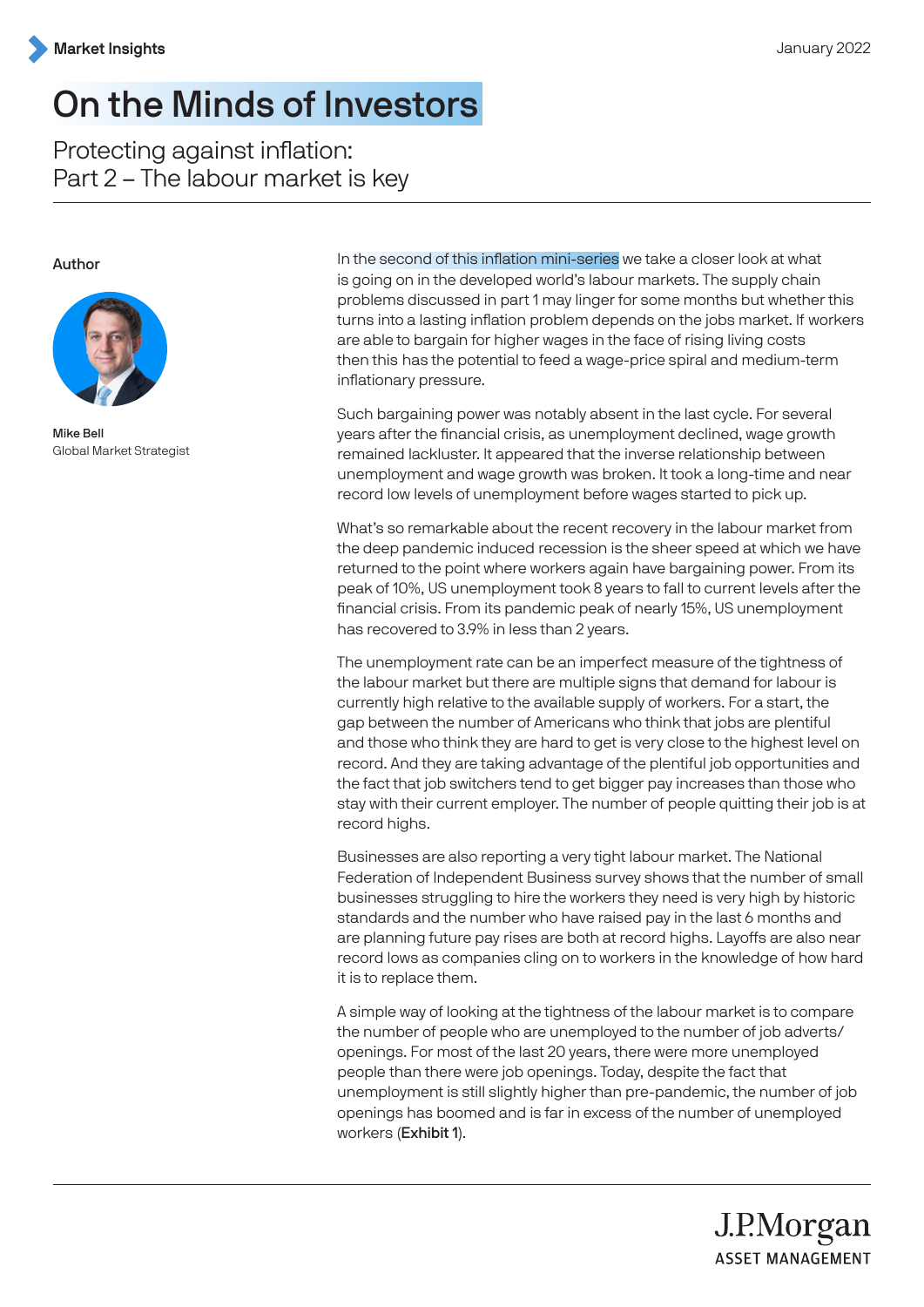#### Exhibit 1: US unemployed and job openings

Millions of people



Source: BLS, JOLTS, J.P. Morgan Asset Management. Labour force participation recovery assumes the participation rate goes back to the level from February 2020 and that they are recorded as unemployed. Guide to the Markets - UK & Europe. Data as of 7 January 2022.

But to be counted in the unemployment numbers you have to be looking for work and the percentage of Americans who are working or looking for work (the participation rate) has declined since the start of the pandemic. So will a rise in the participation rate, when/ if more people start looking for work, lead to a less tight labour market?

Since the start of the pandemic, the growth in the number of Americans not in the labour force (those who are not currently working and not looking for work) is primarily due to those over 55 years old. It is probably fair to assume that eventually most of the under 55s who were working pre-pandemic will return to work. However, there are good reasons to believe that many over 55s will have retired permanently.

Many would have naturally retired anyway over the last two years. But we suspect some others will have been able to retire earlier than they otherwise would have because of the enormous gains in the US stock market since the start of 2020. The S&P 500 ended 2021 47% higher than at the start of 2020. That will have boosted the value of pensions and other investments. House prices have also risen by 28% benefitting anyone who wants to withdraw equity from their house or downsize to help fund their retirement. Of the over 55s who have left the labour force, 95% say they don't want a job.

The key point is that even if the participation rate does rise, the number of available workers is likely to remain low relative to the number of job vacancies.

Could Omicron reduce demand for workers? Our base case is that any economic disruption from Omicron is likely to be relatively short-lived given how quickly it spreads and the fact that the proportion of cases who are hospitalised seems to be lower compared with previous waves. The forthcoming anti-viral pills which reduce hospitalisation among the infected should also help limit the length of any significant economic disruption.

Now that businesses know how quickly demand can bounce back and the difficulty they are having hiring at the moment, we believe that if they believe any economic disruption is likely to be short-lived then they will be much less willing to let go of workers than they were at the start of the pandemic. So we expect that any reduction in labour market tightness due to Omicron is likely to only prove temporary.

It's not just in the US that the labour market looks tight. In the UK, the furlough scheme has done a spectacular job of preserving employment. At one point in 2020 about a third of UK private sector workers were on furlough, yet with the furlough scheme now ended, unemployment is only very slightly higher than it was pre-pandemic. Various business surveys (Exhibits 2 and 3) also indicate a tight labour market. Immigration controls post-Brexit could also limit the ability of businesses to fill roles with European workers.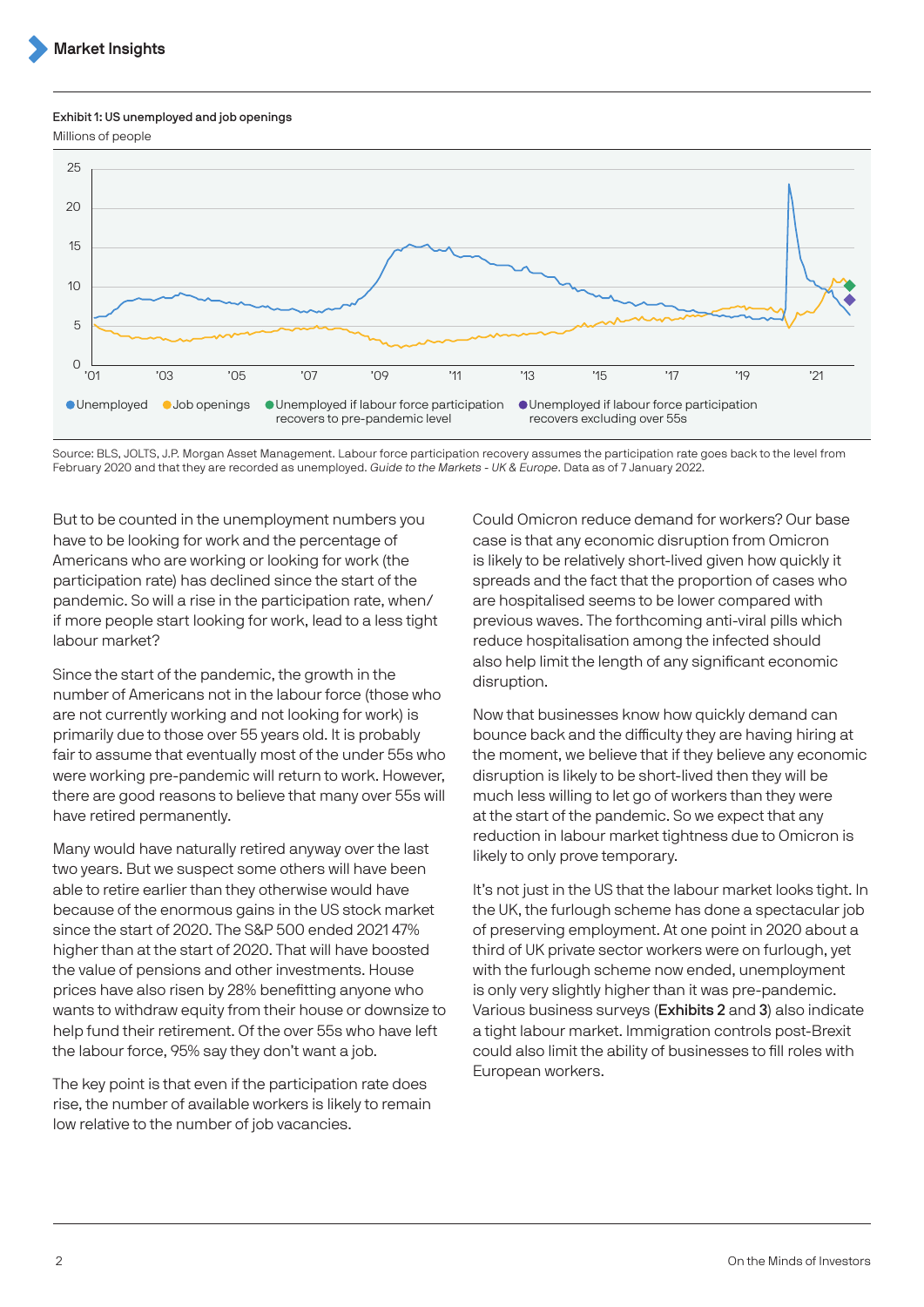#### Exhibit 2: Bank of England Agents' survey - Recruitment difficulties Survey score



Source: Bank of England, J.P. Morgan Asset Management. Guide to the Markets - UK & Europe. Data as of 31 December 2021.

In Europe, there tends to be more inertia in wages because pay deals tend to be struck on a multi-year basis. We also have less granular and timely data to monitor the situation relative to the US and UK. However, the risks are clear: businesses are reporting difficulty hiring the workers they need (Exhibit 4).

And politicians, under pressure given rising living costs, appear to be supportive of higher wage growth. Indeed last November the European Parliament issued a draft directive on a minimum wage which aims to lay down minimum requirements to ensure an income that allows for a decent standard of living for workers and their families. This can either be via a statutory minimum wage or by allowing workers to negotiate their wages with their employers via collective bargaining. The new German government has already put forward a proposal for a 22% increase in the German minimum wage which would directly affect the salaries of roughly one fifth of the German workforce.

#### Exhibit 3: UK CBI survey - Factors limiting production % of respondents



Source: CBI, Refinitiv Datastream, J.P. Morgan Asset Management. Guide to the Markets - UK & Europe. Data as of 31 December 2021.





Source: European Commission, Refinitiv Datastream, J.P. Morgan Asset Management.

Guide to the Markets - UK & Europe. Data as of 31 December 2021.